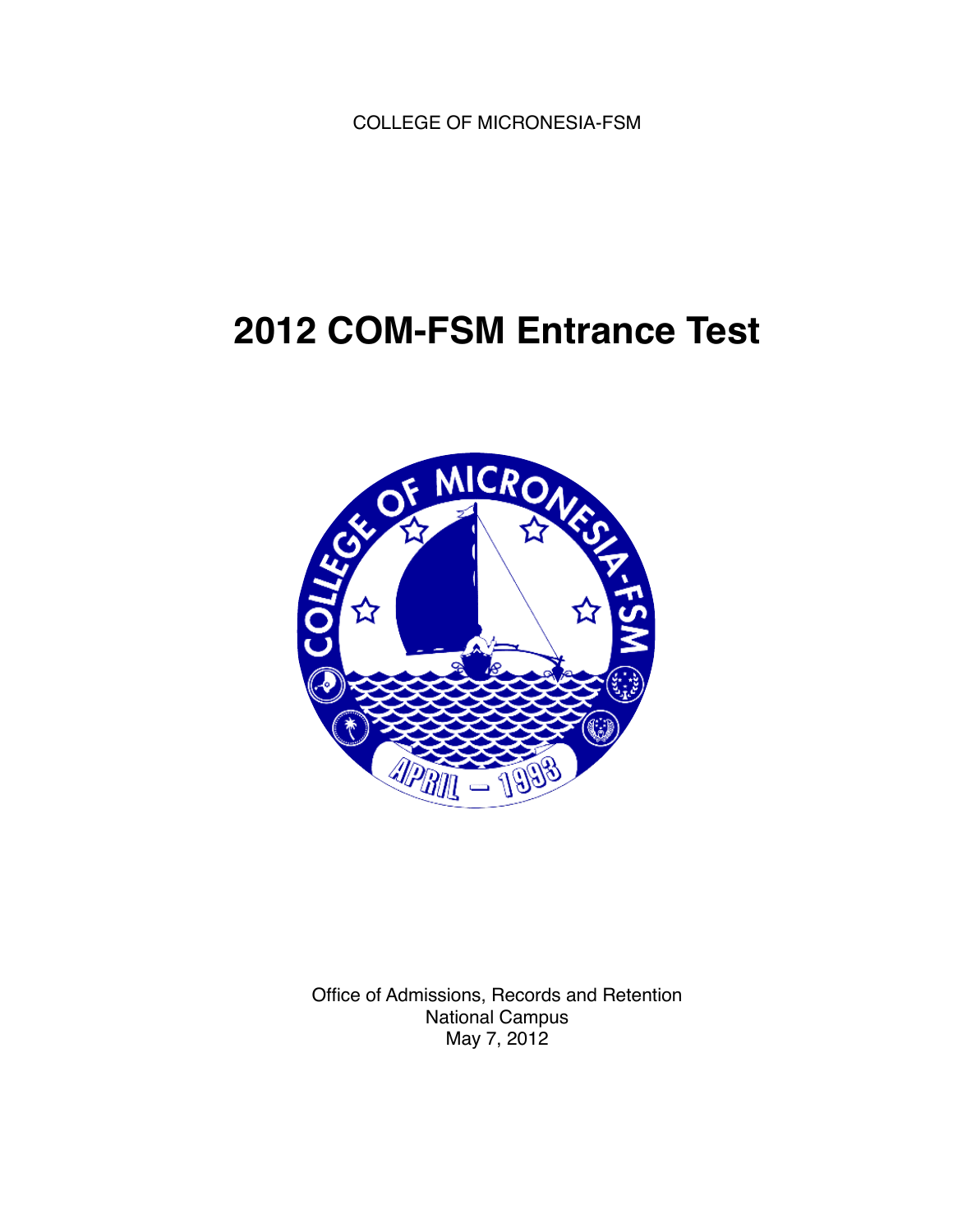# **Table of Contents**

| Table 1.0. Distribution of placement by State                   | 3                       |
|-----------------------------------------------------------------|-------------------------|
| Table 2.0. Distribution of placement by institution             | 3                       |
| Table 3.0. Raw scores on the essay by State                     | $\overline{\mathbf{r}}$ |
| Table 4.0. Raw scores on the essay by institution               | $\overline{\mathbf{r}}$ |
| Table 5.0. Comprehension grade level equivalence by State       | 5                       |
| Table 6.0. Comprehension grade level equivalence by institution | 5                       |
| Table 7.0. Vocabulary grade level equivalence by State          | 6                       |
| Table 8.0. Vocabulary grade level equivalence by institution    | 6                       |
| Table 9.0. Math placement distributed by State                  | $\overline{7}$          |
| Table 10.0 Math placement distributed by institution            | $\overline{7}$          |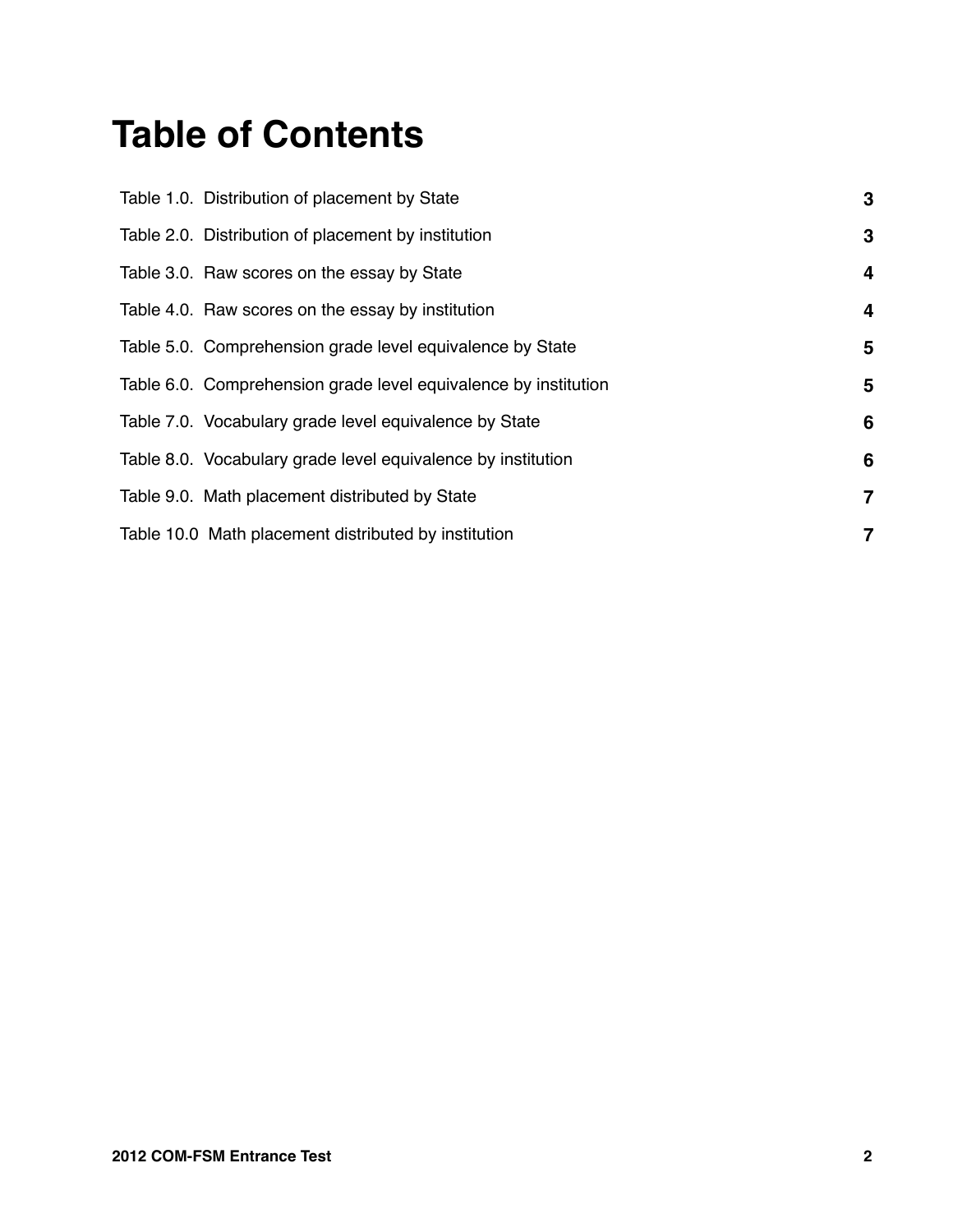#### **Table 1.0**

Distribution of placement by State N=1,602

|           |     | Degree     | ACE1 |            |     | ACE2       |     | Certificate | Non-Admit | Total      |       |
|-----------|-----|------------|------|------------|-----|------------|-----|-------------|-----------|------------|-------|
|           | n   | $n\%$ of N | n    | $n\%$ of N | n   | $n\%$ of N | n   | $n\%$ of N  | n         | $n\%$ of N |       |
| Chuuk     | 67  | 4.16%      | 27   | 1.68%      | 32  | 1.99%      | 39  | 8.64%       | 292       | 18.15%     | 557   |
| Kosrae    | 52  | 3.23%      | 16   | 0.99%      | 27  | 1.68%      | 41  | 2.55%       | 10        | 0.62%      | 146   |
| Pohnpei   | 196 | 12.18%     | 83   | 5.16%      | 133 | 8.27%      | 260 | 16.16%      | 75        | 4.66%      | 747   |
| Yap       | 47  | 2.92%      | 18   | 1.12%      | 22  | 1.37%      | 42  | 2.61%       | 30        | 1.86%      | 159   |
| TOTAL (N) | 362 | 22.50%     | 144  | 8.95%      | 214 | 13.30%     | 482 | 29.96%      |           | 25.30%     | 1,609 |

#### **Table 2.0**

Distribution of placement by institution N=1,602

|                   |             | Degree   | ACE1           |          |                | ACE <sub>2</sub> |                | Certificate |                | Non-Admit | Total<br>(N) |
|-------------------|-------------|----------|----------------|----------|----------------|------------------|----------------|-------------|----------------|-----------|--------------|
|                   | n           | n % of N | n              | n % of N | $\mathsf{n}$   | n % of N         | n              | n % of N    | n              | n % of N  |              |
| Berea             | 7           | 25.00%   | 0              | 0.00%    | 4              | 14.29%           | 7              | 25.00%      | 10             | 35.71%    | 28           |
| <b>CCA</b>        | 9           | 81.82%   | 1              | 9.09%    | $\mathbf{1}$   | 9.09%            | 0              | 0.00%       | $\Omega$       | 0.00%     | 11           |
| <b>CHK Campus</b> | 0           | 0.00%    | 1              | 1.72%    | $\overline{2}$ | 3.45%            | 19             | 32.76%      | 36             | 62.07%    | 58           |
| ChkSDA            | 0           | 0.00%    | 0              | 0.00%    | $\mathbf 0$    | 0.00%            | 8              | 61.54%      | 5              | 38.46%    | 13           |
| Chuuk HS          | 9           | 5.77%    | 5              | 3.21%    | 9              | 5.77%            | 42             | 26.92%      | 91             | 58.33%    | 156          |
| Faichuuk          | 0           | 0.00%    | $\mathbf 0$    | 0.00%    | $\mathbf 0$    | 0.00%            | $\overline{4}$ | 8.51%       | 43             | 91.49%    | 47           |
| <b>KHS</b>        | 52          | 35.62%   | 16             | 10.96%   | 27             | 18.49%           | 41             | 28.08%      | 10             | 6.85%     | 146          |
| <b>MHS</b>        | 24          | 28.24%   | 12             | 14.12%   | 16             | 18.82%           | 22             | 25.88%      | 11             | 12.94%    | 85           |
| Mizpah            | 1           | 11.11%   | 0              | 0.00%    | 1              | 11.11%           | 2              | 22.22%      | 5              | 55.56%    | 9            |
| Moch              | 7           | 17.50%   | 8              | 20.00%   | $\overline{2}$ | 5.00%            | 11             | 27.50%      | 12             | 30.00%    | 40           |
| Mortlock          | 1           | 4.55%    | $\overline{c}$ | 9.09%    | $\overline{0}$ | 0.00%            | $\overline{c}$ | 9.09%       | 17             | 77.27%    | 22           |
| <b>NMHS</b>       | 22          | 16.18%   | 17             | 12.50%   | 14             | 10.29%           | 69             | 50.74%      | 14             | 10.29%    | 136          |
| Nukuno            | 0           | 0.00%    | 3              | 33.33%   | 1              | 11.11%           | 4              | 44.44%      | 1              | 11.11%    | 9            |
| <b>OHWA</b>       | 8           | 27.59%   | 5              | 17.24%   | 8              | 27.59%           | 8              | 27.59%      | $\mathbf 0$    | 0.00%     | 29           |
| <b>OIHS</b>       | 4           | 14.81%   | 1              | 3.70%    | $\overline{c}$ | 7.41%            | 8              | 29.63%      | 12             | 44.44%    | 27           |
| <b>OLMCHS</b>     | 6           | 50.00%   | $\mathbf{1}$   | 8.33%    | $\mathbf 0$    | 0.00%            | 5              | 41.67%      | $\mathbf 0$    | 0.00%     | 12           |
| Pentecostal       | 0           | 0.00%    | 0              | 0.00%    | 2              | 14.29%           | 10             | 71.43%      | $\overline{2}$ | 14.29%    | 14           |
| <b>PICS</b>       | 94          | 29.01%   | 30             | 9.26%    | 78             | 24.07%           | 101            | 31.17%      | 21             | 6.48%     | 324          |
| <b>PNIC</b>       | 8           | 7.34%    | 14             | 12.84%   | 10             | 9.17%            | 49             | 44.95%      | 28             | 25.69%    | 109          |
| <b>PSDA</b>       | 25          | 60.98%   | 3              | 7.32%    | 6              | 14.63%           | 6              | 14.63%      | $\mathbf{1}$   | 2.44%     | 41           |
| Saramen           | 14          | 37.84%   | 5              | 13.51%   | 9              | 24.32%           | 9              | 24.32%      | 0              | 0.00%     | 37           |
| SNHS-Fefan        | $\mathbf 0$ | 0.00%    | $\mathbf{1}$   | 2.27%    | $\mathbf 0$    | 0.00%            | 6              | 13.64%      | 37             | 84.09%    | 44           |
| SNHS-Tonoas       | 0           | 0.00%    | 0              | 0.00%    | 0              | 0.00%            | 1              | 3.45%       | 28             | 96.55%    | 29           |
| Weno HS           | 0           | 0.00%    | 0              | 0.00%    | $\mathbf{1}$   | 5.56%            | 12             | 66.67%      | 5              | 27.78%    | 18           |
| Xavier            | 28          | 84.85%   | $\overline{c}$ | 6.06%    | 1              | 3.03%            | $\overline{c}$ | 6.06%       | 0              | 0.00%     | 33           |
| YapCampus         | 3           | 27.27%   | $\mathbf{1}$   | 9.09%    | $\overline{2}$ | 18.18%           | 3              | 27.27%      | $\overline{2}$ | 18.18%    | 11           |
| YapHS             | 35          | 30.17%   | 16             | 13.79%   | 18             | 15.52%           | 31             | 26.72%      | 16             | 13.79%    | 116          |
| YapSDA            | 5           | 100.00%  | $\mathbf 0$    | 0.00%    | $\overline{0}$ | 0.00%            | $\mathbf 0$    | 0.00%       | $\overline{0}$ | 0.00%     | 5            |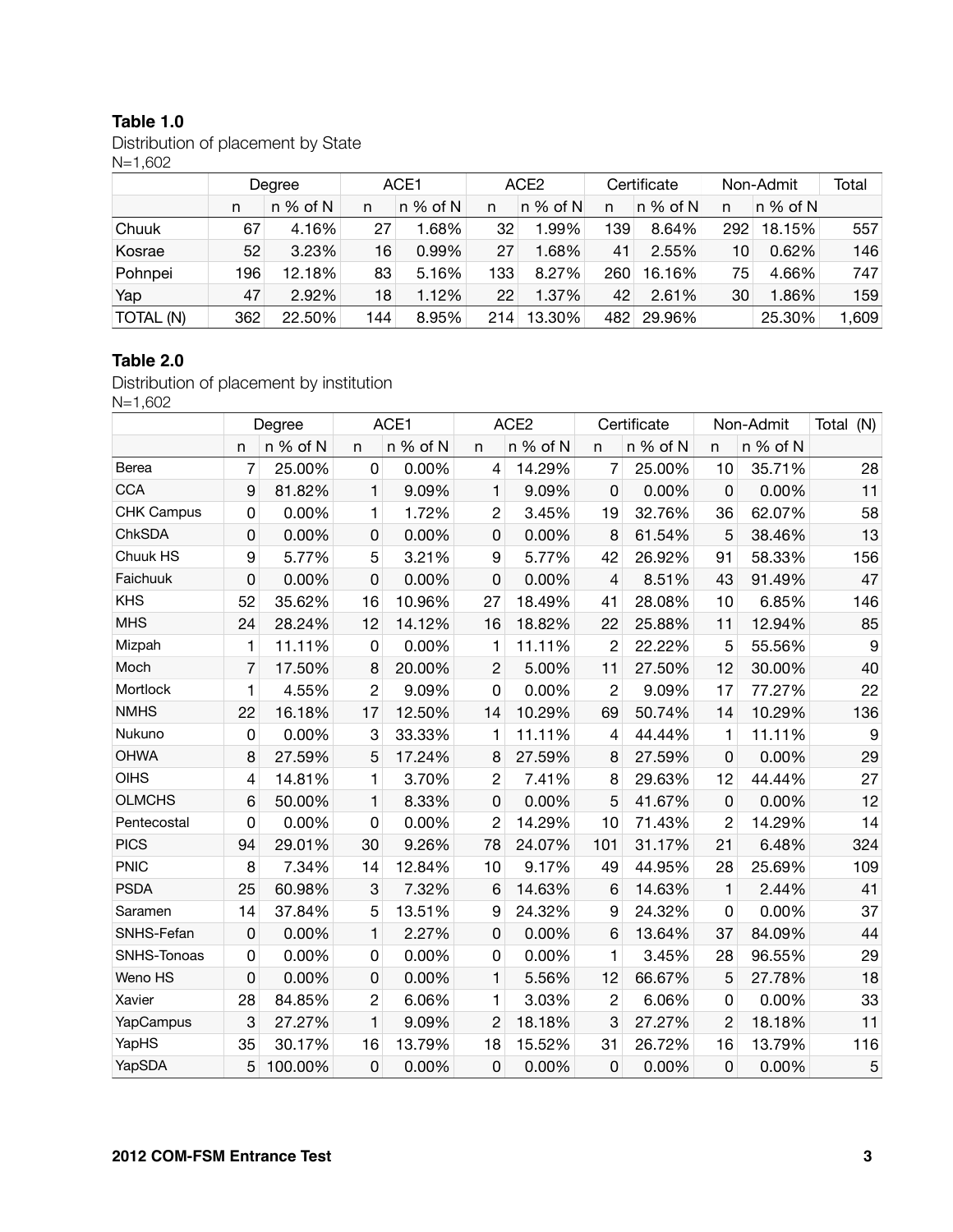#### **Table 3.0**

Raw Scores on the essay distributed by State N=1,602

|         | $<$ 20 |            | $20 - 24$       |        | $25 - 29$ |            | $30-34$ |            | $35 - 39$ |        | $40 - 44$ |           | $45 - 50$ |          |
|---------|--------|------------|-----------------|--------|-----------|------------|---------|------------|-----------|--------|-----------|-----------|-----------|----------|
|         | Count  | %          | Count           | $\%$   | Count     | %          | Count   | $\%$       | Count     | %      | Count     | %         | Count     | %        |
| Chuuk   |        | 287 51.53% | 62.             | 11.13% | 64        | 11.49%     | 51      | 9.16%      | 33        | 5.92%  | 33        | 5.92%     | 27        | 4.85%    |
| Kosrae  | 8      | 5.48%      | 8               | 1.44%  | 21        | 3.77%      | 35      | 6.28%      | 50        | 8.98%  | 14        | 2.51%     | 10        | 1.80%    |
| Pohnpei | 65.    | 8.70%      | 67              | 12.03% |           | 138 24.78% |         | 195 35.01% | 141       | 25.31% |           | 74 13.29% | 67        | 12.039   |
| Yap     | 29.    | 18.24%     | 20 <sup>1</sup> | 3.59%  | 29        | 5.21%      | 30.     | 5.39%      | 22        | 3.95%  | 11        | 1.97%     |           | 18 3.23% |
| Total   | 389    | 18.24%     | 157             | 18.24% | 252       | 18.24%     | 31      | 18.24%     | 246       | 18.24% | 132       | 18.24%    | 122.      | 18.24%   |

#### **Table 4.0**

Raw Scores on the essay distributed by Institution N=1,602

|                     | $20$  |        | 20-24          |          | $25 - 29$      |        | 30-34 |           | 35-39           |            | 40-44 |        | 45-50          |        |
|---------------------|-------|--------|----------------|----------|----------------|--------|-------|-----------|-----------------|------------|-------|--------|----------------|--------|
|                     | Count | %      | Count          | %        | Count          | %      | Count | %         | Count           | %          | Count | %      | Count          | %      |
| Berea               | 10    | 35.71% | 2              | 7.14%    | 5              | 17.86% | 2     | 7.14%     | 2               | 7.14%      | 3     | 10.71% | 4              | 14.29% |
| <b>CCA</b>          | 0     | 0.00%  | 0              | 0.00%    | 0              | 0.00%  | 0     | 0.00%     | 0               | 0.00%      | 3     | 27.27% | 8              | 72.73% |
| <b>Chuuk Campus</b> | 33    | 56.90% | 9              | 15.52%   | 12             | 20.69% | 4     | 6.90%     | 0               | 0.00%      | 0     | 0.00%  | 0              | 0.00%  |
| Chuuk SDA           | 4     | 30.77% | $\overline{2}$ | 15.38%   | 1              | 7.69%  | 0     | 0.00%     | 5               | 38.46%     | 1     | 7.69%  | 0              | 0.00%  |
| Chuuk HS            | 86    | 55.13% | 21             | 13.46%   | 15             | 9.62%  | 9     | 5.77%     | 6               | 3.85%      | 13    | 8.33%  | 6              | 3.85%  |
| Faichuuk HS         | 43    | 91.49% | 3              | 6.38%    | 0              | 0.00%  | 1     | 2.13%     | 0               | 0.00%      | 0     | 0.00%  | 0              | 0.00%  |
| Kosrae HS           | 8     | 5.48%  | 8              | 5.48%    | 21             | 14.38% | 35    | 23.97%    | 50              | 34.25%     | 14    | 9.59%  | 10             | 6.85%  |
| <b>MHS</b>          | 9     | 10.59% | 7              | 8.24%    | 20             | 23.53% | 26    | 30.59%    |                 | 12 14.12%  | 6     | 7.06%  | 5              | 5.88%  |
| Mizpah              | 6     | 66.67% | $\mathbf{1}$   | 11.11%   | 0              | 0.00%  |       | 2 22.22%  | 0               | 0.00%      | 0     | 0.00%  | 0              | 0.00%  |
| Moch HS             | 16    | 40.00% | 10             | 25.00%   | 4              | 10.00% |       | 7 17.50%  | 2               | 5.00%      | 1     | 2.50%  | 0              | 0.00%  |
| Mortlock HS         | 16    | 72.73% | 1              | 4.55%    | 2              | 9.09%  | 3     | 13.64%    | 0               | 0.00%      | 0     | 0.00%  | 0              | 0.00%  |
| <b>NMHS</b>         | 9     | 6.62%  | 18             | 13.24%   | 37             | 27.21% | 34    | 25.00%    | 18              | 13.24%     | 15    | 11.03% | 5              | 3.68%  |
| Nukuno HS           | 1     | 11.11% | 0              | 0.00%    | 2              | 22.22% |       | 4 44.44%  |                 | 2 22.22%   | 0     | 0.00%  | 0              | 0.00%  |
| Ohwa                | 0     | 0.00%  | 0              | 0.00%    | $\overline{4}$ | 13.79% |       | 10 34.48% |                 | 12 41.38%  | 3     | 10.34% | 0              | 0.00%  |
| <b>OIHS</b>         | 12    | 44.44% | 4              | 14.81%   | 4              | 14.81% | 3     | 11.11%    | 1               | 3.70%      | 1     | 3.70%  | 2              | 7.41%  |
| <b>OLMCHS</b>       | 0     | 0.00%  |                | 2 16.67% | $\overline{2}$ | 16.67% |       | 2 16.67%  | 0               | 0.00%      | 4     | 33.33% | $\overline{2}$ | 16.67% |
| Pentecostal         | 1     | 7.14%  | 3              | 21.43%   | 7              | 50.00% | 1.    | 7.14%     | 0               | 0.00%      | 2     | 14.29% | 0              | 0.00%  |
| <b>PICS</b>         | 18    | 5.56%  | 16             | 4.94%    | 53             | 16.36% | 97    | 29.94%    | 80              | 24.69%     | 36    | 11.11% | 24             | 7.41%  |
| PNI Campus          | 28    | 25.69% | 24             | 22.02%   | 21             | 19.27% | 24    | 22.02%    | 11              | 10.09%     | 1     | 0.92%  | 0              | 0.00%  |
| PNI SDA             | 1     | 2.44%  | 0              | 0.00%    | 1              | 2.44%  | 2     | 4.88%     | 8               | 19.51%     | 6     | 14.63% | 23             | 56.10% |
| Saramen             | 0     | 0.00%  | 1              | 2.70%    | 10             | 27.03% | 14    | 37.84%    | $\overline{7}$  | 18.92%     | 3     | 8.11%  | 2              | 5.41%  |
| SNHS-Fefan          | 38    | 86.36% | 3              | 6.82%    | 1              | 2.27%  | 1     | 2.27%     | 1               | 2.27%      | 0     | 0.00%  | 0              | 0.00%  |
| SNHS-Tonoas         | 28    | 96.55% | 1              | 3.45%    | 0              | 0.00%  | 0     | 0.00%     | 0               | 0.00%      | 0     | 0.00%  | 0              | 0.00%  |
| Weno HS             | 5     | 27.78% | 5              | 27.78%   | $\overline{4}$ | 22.22% | 3     | 16.67%    | 1               | 5.56%      | 0     | 0.00%  | 0              | 0.00%  |
| Xavier HS           | 0     | 0.00%  | 0              | 0.00%    | 1              | 3.03%  | 0     | 0.00%     |                 | 7 21.21%   | 10    | 30.30% | 15             | 45.45% |
| Yap Campus          | 2     | 18.18% | $\overline{2}$ | 18.18%   | 2              | 18.18% | 1     | 9.09%     | $\overline{2}$  | 18.18%     | 1     | 9.09%  | 1              | 9.09%  |
| Yap HS              | 14    | 12.07% | 15             | 12.93%   | 23             | 19.83% | 25    | 21.55%    | 18 <sup>1</sup> | 15.52%     | 9     | 7.76%  | 12             | 10.34% |
| Yap SDA             | 0     | 0.00%  | 0              | 0.00%    | 0              | 0.00%  | 1     | 20.00%    | 1               | 20.00%     | 0     | 0.00%  | 3              | 60.00% |
| Total               | 388   | 24.11% | 158            | 9.82%    | 252            | 15.66% | 311   | 19.33%    |                 | 246 15.29% | 132   | 8.20%  | 122            | 7.58%  |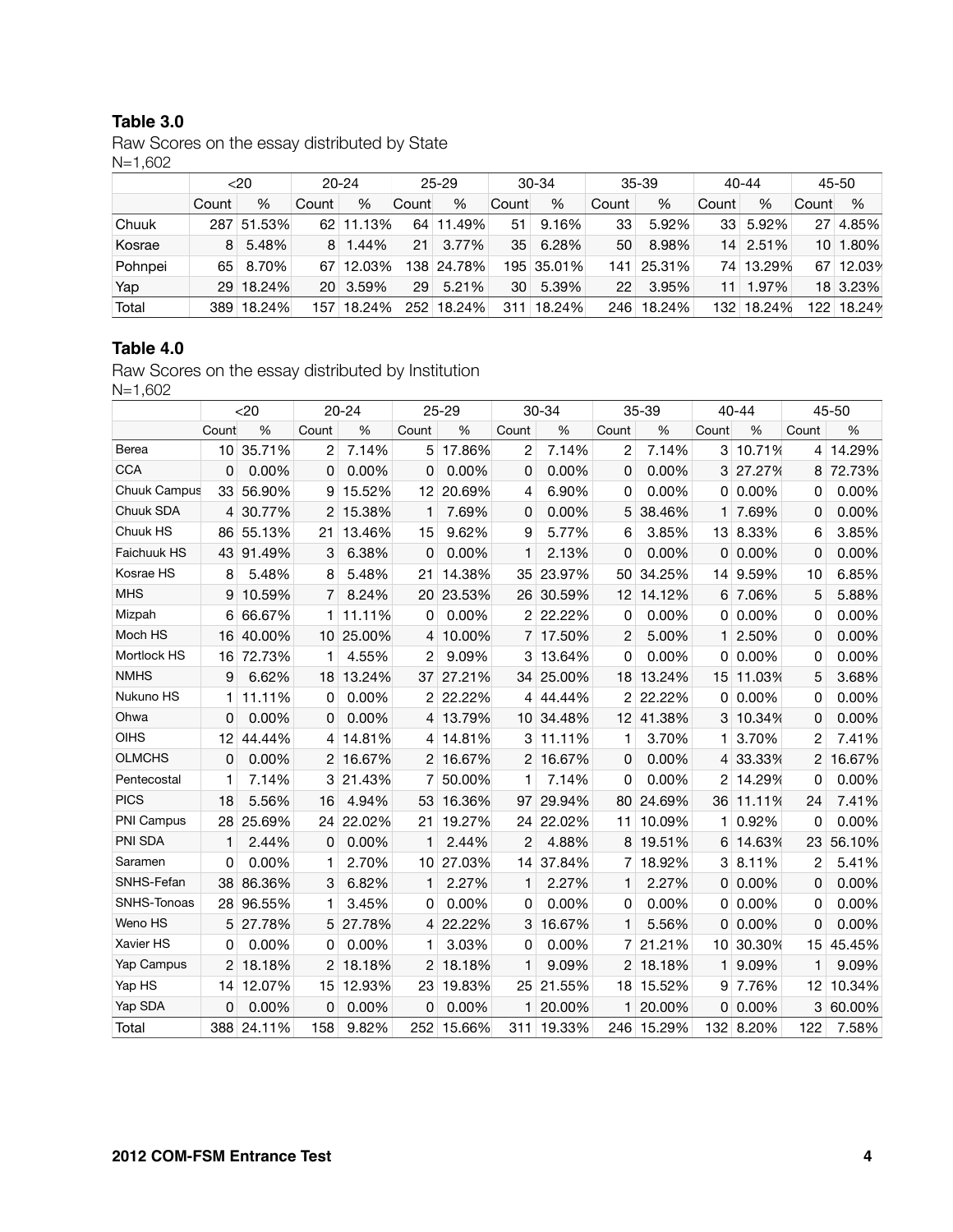#### **Table 5.0**

Comprehension Grade Level Equivalence distributed by State N=1,602

|         | <5    |       | $5$ to $6$ |        | $7$ to 8 |        | 9 up  |        | Total |
|---------|-------|-------|------------|--------|----------|--------|-------|--------|-------|
|         | Count | %     | Count      | %      | Count    | %      | Count | %      | Count |
| Chuuk   | 89    | 5.53% | 274        | 17.03% | 109      | 6.77%  | 85    | 5.28%  | 557   |
| Kosrae  |       | 0.44% | 40         | 2.49%  | 53       | 3.29%  | 46    | 2.86%  | 146   |
| Pohnpei | 32    | 1.99% | 239        | 14.85% | 276      | 17.15% | 200   | 12.43% | 747   |
| Yap     | 5     | 0.31% | 43         | 2.67%  | 50       | 3.11%  | 61    | 3.79%  | 159   |
| Total   | 133   | 8.27% | 596        | 37.04% | 488      | 30.33% | 392   | 24.36% | 1,609 |

## **Table 6.0**

Comprehension Grade Level Equivalence distributed by Institution  $N=1,602$ 

|                     |                         | $<$ 5  | $5$ to $6$       |        | $7$ to $8$              |        | 9 up           |         | Total            |
|---------------------|-------------------------|--------|------------------|--------|-------------------------|--------|----------------|---------|------------------|
|                     | Count                   | $\%$   | Count            | $\%$   | Count                   | $\%$   | Count          | %       | Count            |
| Berea               | $\overline{c}$          | 7.14%  | 12               | 42.86% | 8                       | 28.57% | 6              | 21.43%  | 28               |
| <b>CCA</b>          | $\mathsf{O}\xspace$     | 0.00%  | $\mathbf{1}$     | 9.09%  | 3                       | 27.27% | $\overline{7}$ | 63.64%  | 11               |
| <b>Chuuk Campus</b> | 13                      | 22.41% | 34               | 58.62% | 11                      | 18.97% | 0              | 0.00%   | 58               |
| Chuuk SDA           | 5                       | 38.46% | 5                | 38.46% | 3                       | 23.08% | $\mathbf 0$    | 0.00%   | 13               |
| Chuuk HS            | 40                      | 25.64% | 87               | 55.77% | 21                      | 13.46% | 8              | 5.13%   | 156              |
| Faichuuk HS         | $\overline{7}$          | 14.89% | 30               | 63.83% | 10                      | 21.28% | $\mathbf 0$    | 0.00%   | 47               |
| Kosrae HS           | $\overline{7}$          | 4.79%  | 40               | 27.40% | 53                      | 36.30% | 46             | 31.51%  | 146              |
| <b>MHS</b>          | $\overline{\mathbf{4}}$ | 4.71%  | 21               | 24.71% | 33                      | 38.82% | 27             | 31.76%  | 85               |
| Mizpah              | 1                       | 11.11% | 3                | 33.33% | $\overline{c}$          | 22.22% | 3              | 33.33%  | $\boldsymbol{9}$ |
| Moch HS             | $\mathsf 0$             | 0.00%  | 5                | 12.50% | 8                       | 20.00% | 27             | 67.50%  | 40               |
| Mortlock HS         | 3                       | 13.64% | 15               | 68.18% | 3                       | 13.64% | 1              | 4.55%   | 22               |
| <b>NMHS</b>         | 16                      | 11.76% | 58               | 42.65% | 32                      | 23.53% | 30             | 22.06%  | 136              |
| Nukuno HS           | 0                       | 0.00%  | $\overline{7}$   | 77.78% | $\overline{2}$          | 22.22% | $\mathbf 0$    | 0.00%   | 9                |
| Ohwa                | 0                       | 0.00%  | 10               | 34.48% | 14                      | 48.28% | 5              | 17.24%  | 29               |
| <b>OIHS</b>         | 1                       | 3.70%  | 16               | 59.26% | 5                       | 18.52% | 5              | 18.52%  | 27               |
| <b>OLMCHS</b>       | $\mathsf 0$             | 0.00%  | 5                | 41.67% | 1                       | 8.33%  | $\,6$          | 50.00%  | 12               |
| Pentecostal         | $\mathbf{1}$            | 7.14%  | 9                | 64.29% | $\overline{\mathbf{4}}$ | 28.57% | $\mathbf 0$    | 0.00%   | 14               |
| <b>PICS</b>         | 8                       | 2.47%  | 96               | 29.63% | 136                     | 41.98% | 84             | 25.93%  | 324              |
| PNI Campus          | 3                       | 2.75%  | 39               | 35.78% | 50                      | 45.87% | 17             | 15.60%  | 109              |
| PNI SDA             | 1                       | 2.44%  | $\boldsymbol{9}$ | 21.95% | 7                       | 17.07% | 24             | 58.54%  | 41               |
| Saramen             | $\mathsf 0$             | 0.00%  | 5                | 13.51% | 20                      | 54.05% | 12             | 32.43%  | 37               |
| SNHS-Fefan          | 12                      | 27.27% | 26               | 59.09% | 5                       | 11.36% | $\mathbf{1}$   | 2.27%   | 44               |
| SNHS-Tonoas         | $\overline{c}$          | 6.90%  | 21               | 72.41% | 6                       | 20.69% | $\mathbf 0$    | 0.00%   | 29               |
| Weno HS             | 3                       | 16.67% | 11               | 61.11% | $\overline{4}$          | 22.22% | $\mathbf 0$    | 0.00%   | 18               |
| Xavier HS           | $\mathsf 0$             | 0.00%  | $\overline{4}$   | 12.12% | $\overline{c}$          | 6.06%  | 27             | 81.82%  | 33               |
| Yap Campus          | $\mathsf 0$             | 0.00%  | 3                | 27.27% | 5                       | 45.45% | 3              | 27.27%  | 11               |
| Yap HS              | $\overline{\mathbf{4}}$ | 3.45%  | 24               | 20.69% | 40                      | 34.48% | 48             | 41.38%  | 116              |
| Yap SDA             | $\mathsf 0$             | 0.00%  | 0                | 0.00%  | 0                       | 0.00%  | 5              | 100.00% | 5                |
| Total               | 133                     | 8.27%  | 596              | 37.04% | 488                     | 30.33% | 392            | 24.36%  | 1,609            |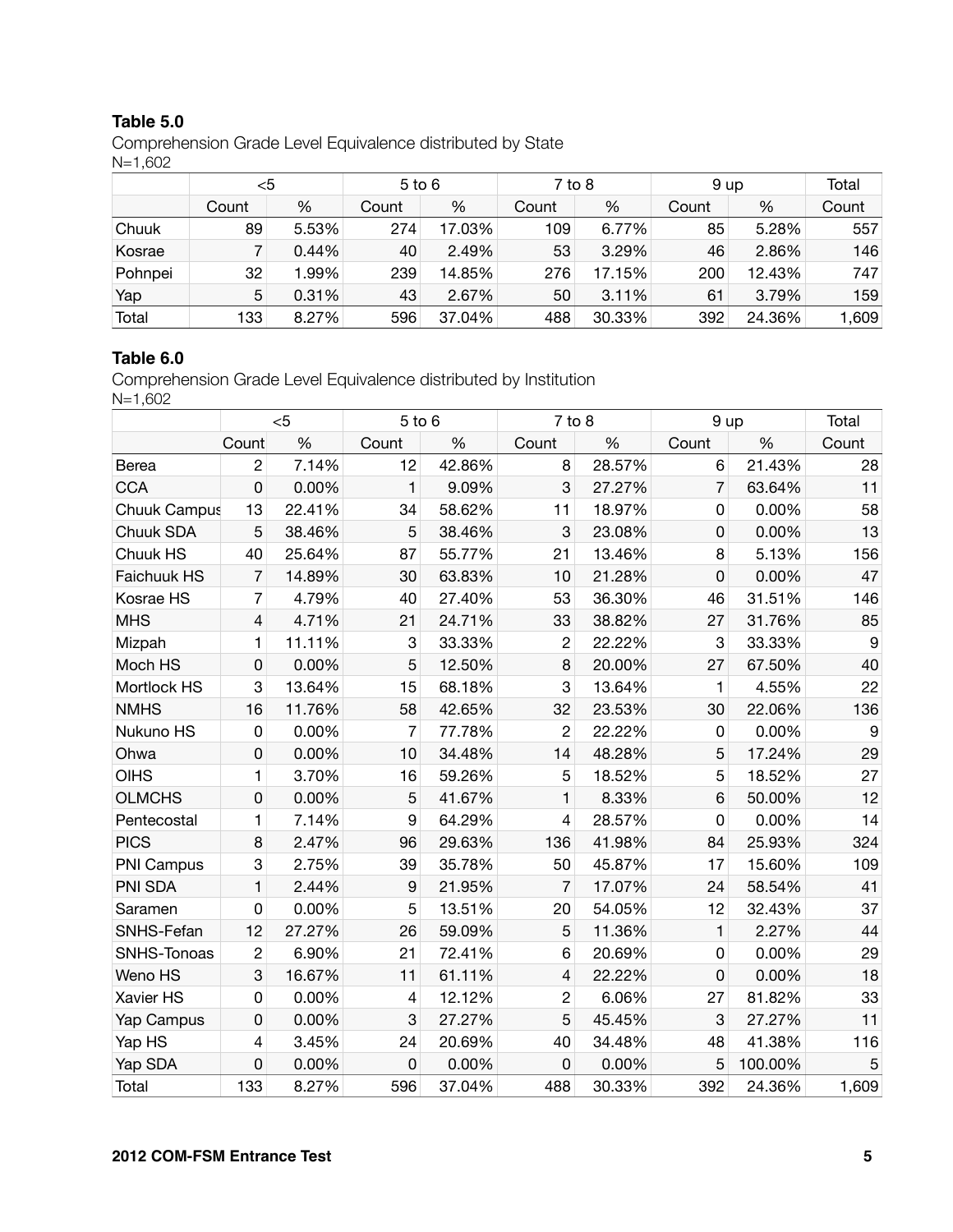#### **Table 7.0**

Vocabulary Grade Level Equivalence distributed by State N=1,602

|         | <5    |        | $5$ to $6$ |        | $7$ to 8 |        |       |        | 9 up  |  | Total |
|---------|-------|--------|------------|--------|----------|--------|-------|--------|-------|--|-------|
|         | Count | %      | Count      | %      | Count    | %      | Count | %      | Count |  |       |
| Chuuk   | 396   | 24.61% | 74         | 4.60%  | 25       | 1.55%  | 62    | 3.85%  | 557   |  |       |
| Kosrae  | 91    | 5.66%  | 31         | 1.93%  | 16       | 0.99%  | 8     | 0.50%  | 146   |  |       |
| Pohnpei | 303   | 18.83% | 191        | 11.87% | 121      | 7.52%  | 132   | 8.20%  | 747   |  |       |
| Yap     | 87    | 5.41%  | 39         | 2.42%  | 18       | 1.12%  | 15    | 0.93%  | 159   |  |       |
| Total   | 877   | 54.51% | 335        | 20.82% | 180      | 11.19% | 217   | 13.49% | 1,609 |  |       |

#### **Table 8.0**

Vocabulary Grade Level Equivalence distributed by Institution N=1,602

|               |                | $<$ 5   | 5 to 6                   |        | $7$ to $8$     |        | 9 up           |         | Total |
|---------------|----------------|---------|--------------------------|--------|----------------|--------|----------------|---------|-------|
|               | Count          | %       | Count                    | %      | Count          | $\%$   | Count          | %       | Count |
| Berea         | 17             | 60.71%  | 6                        | 21.43% | 3              | 10.71% | $\overline{2}$ | 7.14%   | 28    |
| <b>CCA</b>    | $\mathsf 0$    | 0.00%   | 1                        | 9.09%  | $\mathbf{1}$   | 9.09%  | 9              | 81.82%  | 11    |
| Chuuk Campu:  | 45             | 77.59%  | 12                       | 20.69% | 1              | 1.72%  | 0              | 0.00%   | 58    |
| Chuuk SDA     | 13             | 100.00% | 0                        | 0.00%  | 0              | 0.00%  | 0              | 0.00%   | 13    |
| Chuuk HS      | 134            | 85.90%  | 17                       | 10.90% | 5              | 3.21%  | 0              | 0.00%   | 156   |
| Faichuuk HS   | 44             | 93.62%  | 3                        | 6.38%  | 0              | 0.00%  | 0              | 0.00%   | 47    |
| Kosrae HS     | 91             | 62.33%  | 31                       | 21.23% | 16             | 10.96% | 8              | 5.48%   | 146   |
| <b>MHS</b>    | $\overline{c}$ | 2.35%   | $\overline{7}$           | 8.24%  | 15             | 17.65% | 61             | 71.76%  | 85    |
| Mizpah        | 5              | 55.56%  | 4                        | 44.44% | 0              | 0.00%  | 0              | 0.00%   | 9     |
| Moch HS       | 0              | 0.00%   | 0                        | 0.00%  | $\mathbf 0$    | 0.00%  | 40             | 100.00% | 40    |
| Mortlock HS   | 22             | 100.00% | 0                        | 0.00%  | 0              | 0.00%  | 0              | 0.00%   | 22    |
| <b>NMHS</b>   | 34             | 25.00%  | 33                       | 24.26% | 38             | 27.94% | 31             | 22.79%  | 136   |
| Nukuno HS     | 7              | 77.78%  | 1                        | 11.11% | 1              | 11.11% | 0              | 0.00%   | 9     |
| Ohwa          | 22             | 75.86%  | 6                        | 20.69% | 1              | 3.45%  | 0              | 0.00%   | 29    |
| <b>OIHS</b>   | 19             | 70.37%  | 8                        | 29.63% | 0              | 0.00%  | 0              | 0.00%   | 27    |
| <b>OLMCHS</b> | 8              | 66.67%  | $\overline{c}$           | 16.67% | 1              | 8.33%  | 1              | 8.33%   | 12    |
| Pentecostal   | 1              | 7.14%   | 5                        | 35.71% | 3              | 21.43% | 5              | 35.71%  | 14    |
| <b>PICS</b>   | 163            | 50.31%  | 100                      | 30.86% | 46             | 14.20% | 15             | 4.63%   | 324   |
| PNI Campus    | 64             | 58.72%  | 26                       | 23.85% | 12             | 11.01% | $\overline{7}$ | 6.42%   | 109   |
| PNI SDA       | 10             | 24.39%  | 16                       | 39.02% | $\overline{7}$ | 17.07% | 8              | 19.51%  | 41    |
| Saramen       | 23             | 62.16%  | 11                       | 29.73% | $\overline{c}$ | 5.41%  | $\mathbf{1}$   | 2.70%   | 37    |
| SNHS-Fefan    | 43             | 97.73%  | 1                        | 2.27%  | 0              | 0.00%  | 0              | 0.00%   | 44    |
| SNHS-Tonoas   | 26             | 89.66%  | 3                        | 10.34% | 0              | 0.00%  | 0              | 0.00%   | 29    |
| Weno HS       | 14             | 77.78%  | $\overline{\mathcal{L}}$ | 22.22% | 0              | 0.00%  | 0              | 0.00%   | 18    |
| Xavier HS     | $\overline{c}$ | 6.06%   | $\overline{7}$           | 21.21% | 10             | 30.30% | 14             | 42.42%  | 33    |
| Yap Campus    | 6              | 54.55%  | 3                        | 27.27% | $\mathbf{1}$   | 9.09%  | $\mathbf{1}$   | 9.09%   | 11    |
| Yap HS        | 61             | 52.59%  | 28                       | 24.14% | 15             | 12.93% | 12             | 10.34%  | 116   |
| Yap SDA       | $\mathbf{1}$   | 20.00%  | 0                        | 0.00%  | $\overline{2}$ | 40.00% | $\overline{2}$ | 40.00%  | 5     |
| Total         | 877            | 54.51%  | 335                      | 20.82% | 180            | 11.19% | 217            | 13.49%  | 1,609 |